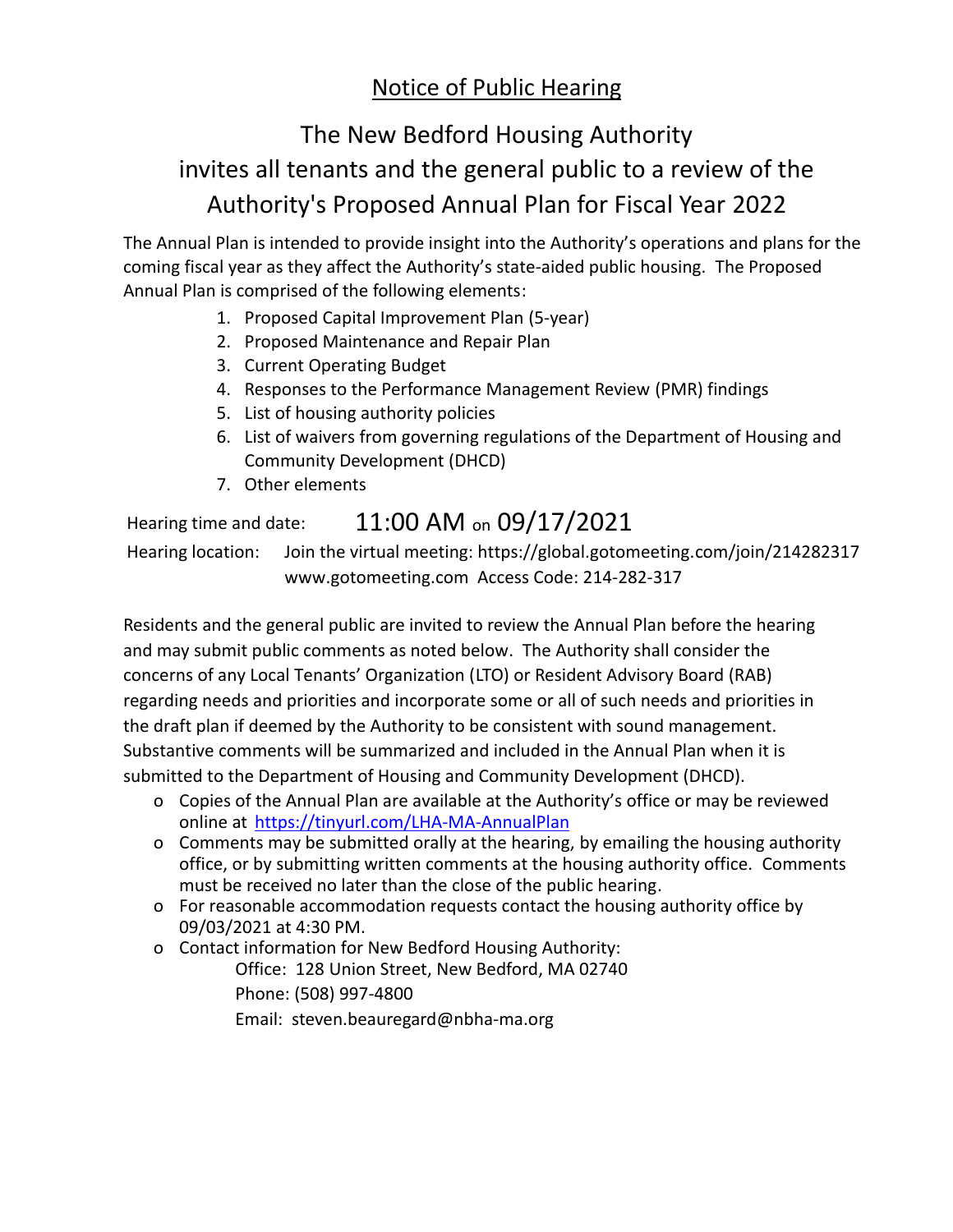The New Bedford Housing Authority will meet virtually on Friday, September 17, 2021, at 11:00 am. Due to social distancing guidelines related to the COVID-19 state of emergency, this meeting will be held remotely, not at the NBHA's offices. The public is invited to view and/or listen to the meeting via phone, computer, laptop or tablet. To do so, download the "GotoMeeting" app in any app store or at www.gotomeeting.com. Meeting information is as follows:

Annual Plan Public Comment Hearing Fri, Sep 17, 2021 11:00 AM - 12:00 PM (EDT)

Please join my meeting from your computer, tablet or smartphone. https://global.gotomeeting.com/join/214282317

You can also dial in using your phone. United States (Toll Free): 1 877 309 2073 United States: +1 (571) 317-3129

Access Code: 214-282-317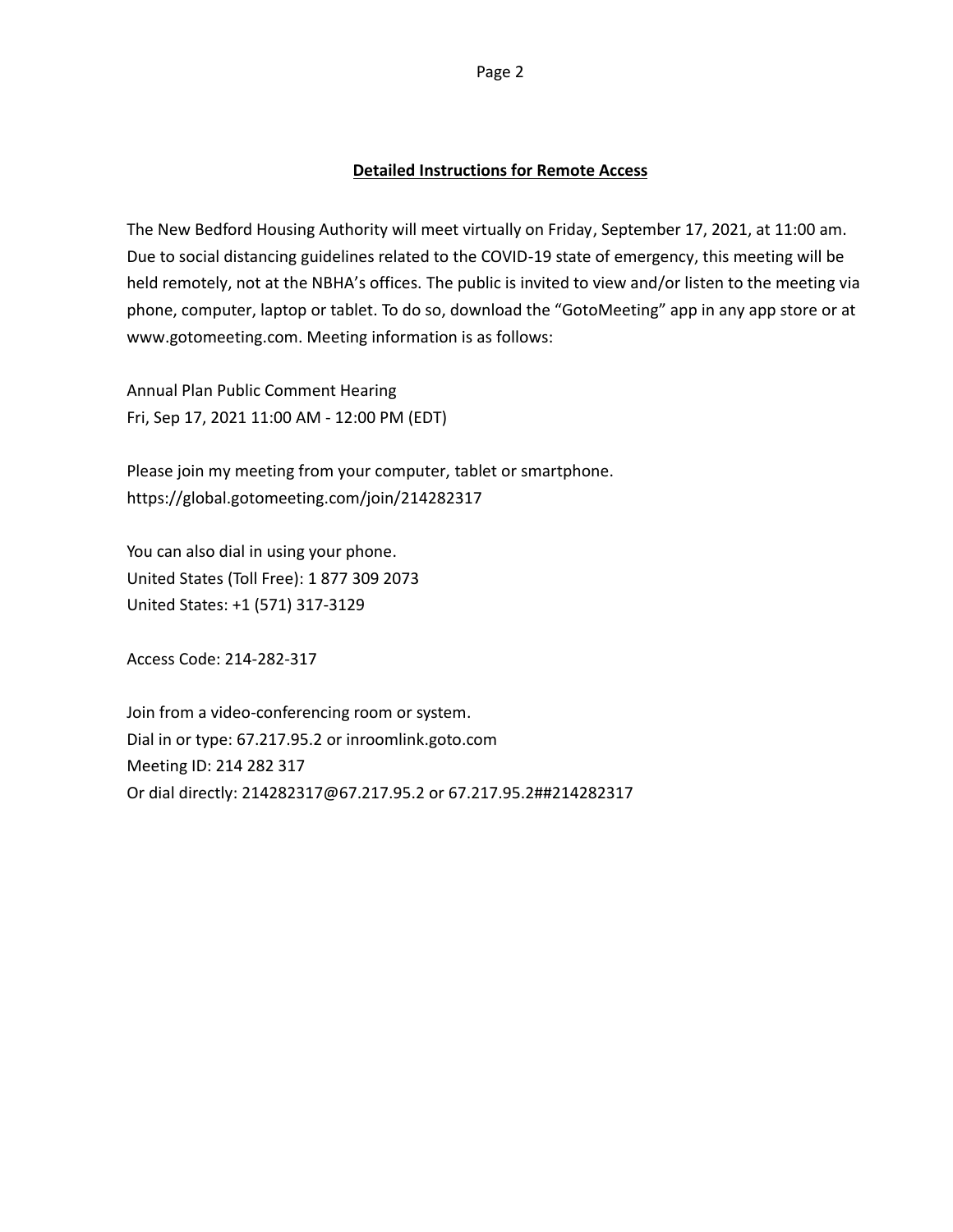## Aviso de audiencia pública

# El/La New Bedford Housing Authority

# invita a todos los arrendatarios y al público en general a una revisión del Plan Anual Propuesto por la autoridad para el año fiscal 2022

El Plan anual tiene como objetivo dar a conocer las operaciones de la autoridad y sus planes para el año fiscal entrante en lo que respecta a sus iniciativas de vivienda pública con financiamiento estatal. El Plan anual propuesto comprende los siguientes elementos:

- 1. Plan de mejoras de capital propuesto (5 años)
- 2. Plan de mantenimiento y reparaciones propuesto
- 3. Presupuesto operativo actual
- 4. Respuestas a los hallazgos en la Revisión de gestión del desempeño (PMR)
- 5. Listado de las políticas de la autoridad de vivienda
- 6. Listado de las exenciones a las normas vigentes del Departamento de Vivienda y Desarrollo Comunitario (DHCD)
- 7. Otros elementos

## Fecha y hora de la audiencia:  $11:00$  AM del  $09/17/2021$

Lugar de la audiencia: Join the virtual meeting: https://global.gotomeeting.com/join/214282317 www.gotomeeting.com Access Code: 214-282-317

Invitamos a los residentes y al público en general a leer el Plan anual antes de la audiencia y a hacer comentarios públicos por los medios que se indican más abajo. La autoridad tomará en consideración las inquietudes de cualquier organización de arrendatarios locales (LTO) o junta asesora de residentes (RAB) en relación con las necesidades y prioridades. Si las considera consistentes con los principios de buena gestión, la autoridad incorporará dichas necesidades y prioridades -en parte o en su totalidaden la versión preliminar del plan. Los comentarios sustantivos se resumirán e incluirán en el Plan anual cuando este se envíe al Departamento de Vivienda y Desarrollo Comunitario (DHCD).

- o Puede obtener copias del Plan anual en la oficina de la autoridad o consultar el Plan por Internet en <https://tinyurl.com/LHA-MA-AnnualPlan>. El Plan está disponible únicamente en inglés.
- o Si desea hacer comentarios, puede hacerlo oralmente en la audiencia o enviar los comentarios por correo electrónico o postal a la oficina de la autoridad de vivienda. Los comentarios se deben recibir antes del cierre de la audiencia pública.
- o Si tiene una solicitud razonable en relación con una discapacidad, póngase en contacto con la oficina de la autoridad de vivienda antes del 09/03/2021 a las 4:30 PM.
- o Información de contacto de New Bedford Housing Authority: Oficina: 128 Union Street, New Bedford, MA 02740 Teléfono: (508) 997-4800 Correo electrónico: steven.beauregard@nbha-ma.org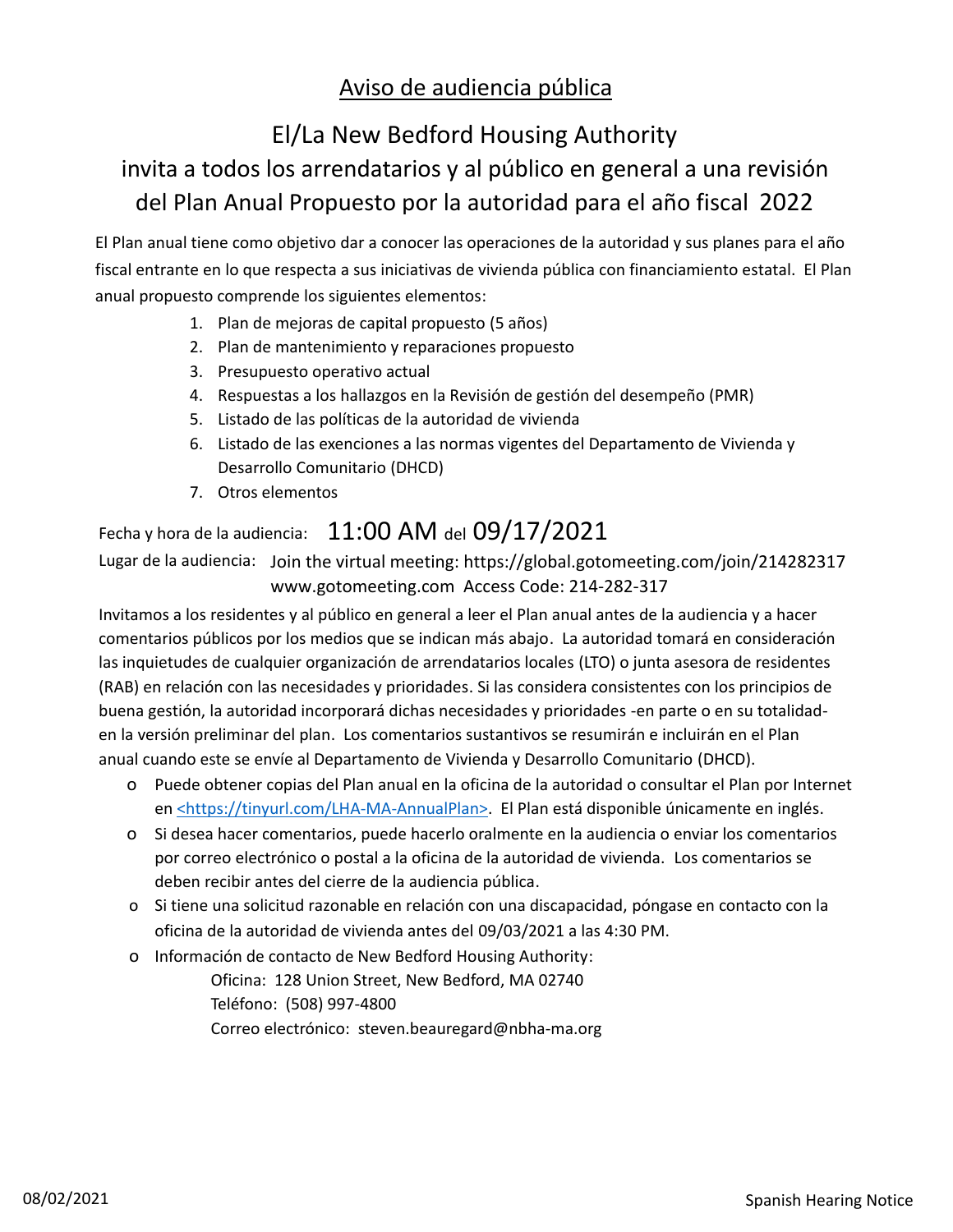The New Bedford Housing Authority will meet virtually on Friday, September 17, 2021, at 11:00 am. Due to social distancing guidelines related to the COVID-19 state of emergency, this meeting will be held remotely, not at the NBHA's offices. The public is invited to view and/or listen to the meeting via phone, computer, laptop or tablet. To do so, download the "GotoMeeting" app in any app store or at www.gotomeeting.com. Meeting information is as follows:

Annual Plan Public Comment Hearing Fri, Sep 17, 2021 11:00 AM - 12:00 PM (EDT)

Please join my meeting from your computer, tablet or smartphone. https://global.gotomeeting.com/join/214282317

You can also dial in using your phone. United States (Toll Free): 1 877 309 2073 United States: +1 (571) 317-3129

Access Code: 214-282-317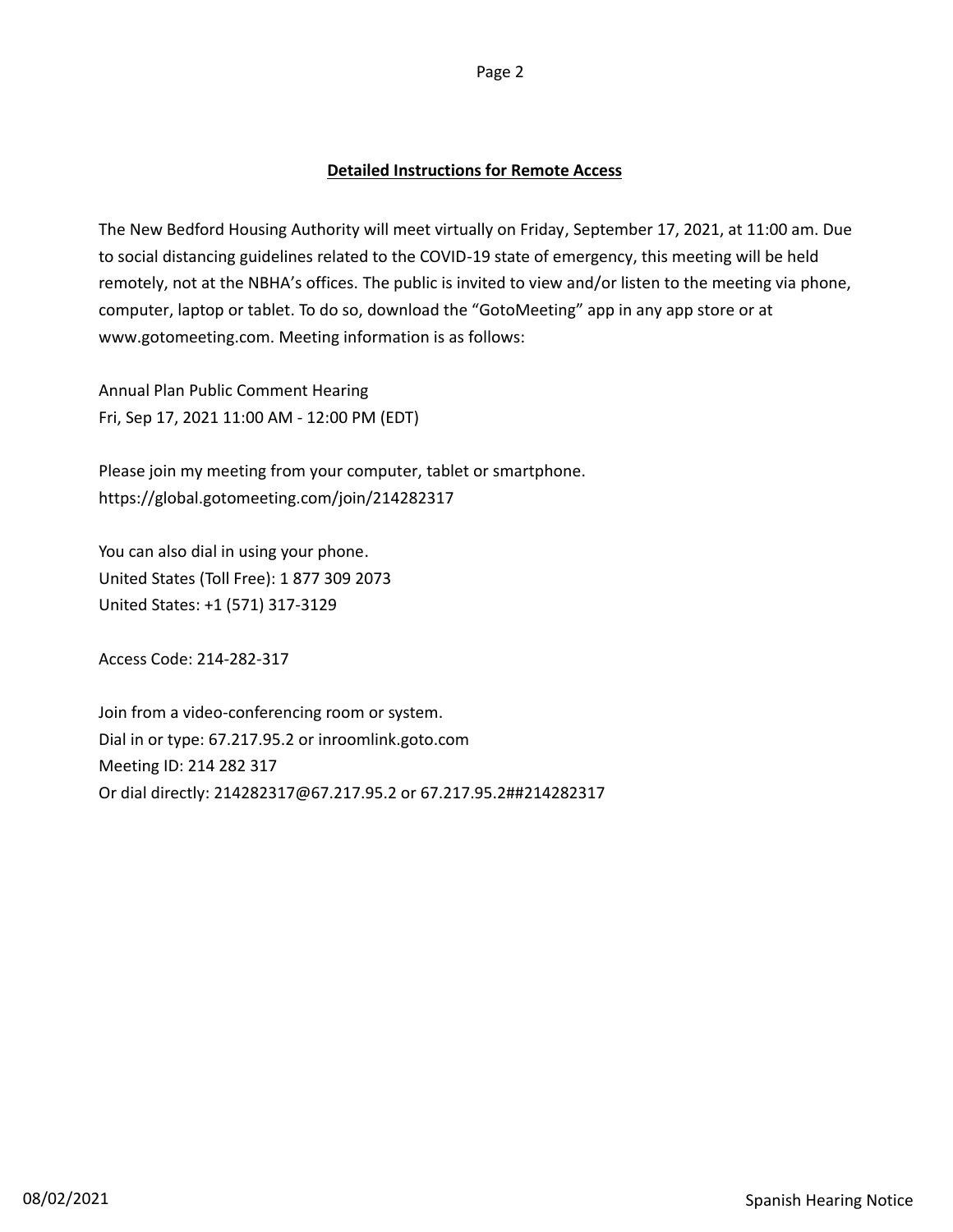## សចេក្ដដីជូនដំណឹងអំពីសវនការសាធារណ:

# New Bedford Housing Authority អញ្ជជញអ្នកជួល និងសាធារណជនទូទ឴ៅទាំងអស់ឲ្យយទៅពិនិត្យយមជិលឡជើងវិញនូវផនែការ ប្រចកំឆ្នកំដផលបកនដកក់ស្នជរបស់អកជ្ញកធរសម្រកប់ឆ្នកំសករពជពន្ធ

### 2022

ផនែការបុរចាំឆ្មួនាំមានគាហាបបំណងផ្ទុកល់ការយល់ដឹងអំពីប្បុរតិបត្តុតិការ និងផនែការរបស់អាជ្ញា្ហាធ រសម្មរាប់ឆ្កួនាំសារពាក់ពន្ធធខាងមុខនាះ ព្យាការវាប៉ះពាល់ដល់លំនាក់ងុយនាពេលដែលជួយដក្លាយ រដ្ឋបរបស់អាជុញ្ញាធរ។ ផនៃការបុរចាំឆុនាំដលែហនដាក់សុន្ទ្រី មានធាតុដូចខាងក្សាោម៖

- 1. ផផនកករកផលម្អរដ្ឋធកនីដផលបកនដកក់ស្នជ (5 ឆ្នកំ)
- 2. ផនៃការជួសជុល និងថទៅដលៃបានដាក់សុនក្
- 3. ថវិកកប្រតិបត្តិកករបច្ចុប្បន្ន
- 4. កករឆ្លជយតបនឹងលទ្ធផលននកករពិនិត្យមជលឡជងវិញនូវកករគ្រប់គ្រងកករបំពសញកករងករ (PMR)
- 5. ប៣ជីគាោលនយកោបាយអាជុញ្ញាធរលំនទៅដុឋាន
- 6. បញ្ជីកករលនបង់សិទ្ធិពីបទប្បញ្ញត្តិគ្រប់គ្រងរបស់ក្រសួងអភិវឌ្ឍសហគមន៍ និងលំនទដ្ឋកន (DHCD)
- 7. ធាតុផុសងេទៀត

### កាលបរិច្ឆុនទេ និងម៉**ោងសវនការ៖ 11:00 AM នៅ**  $09/17/2021$

ទីកន្លផងសវនកករ៖ Join the virtual meeting: https://global.gotomeeting.com/join/214282317 www.gotomeeting.com Access Code: 214-282-317

### សគហជន

និងសាធារណជនទូទ**ៅត្បូវបានអញ្ញជ**្រីញឱ្នយពិនិត្**យម**ើលឡ**ើងវិញនូវជនែការប្**រចាំឆ្**នាំមុនពលេប**ើកសវនាការ ហជ័យអាចបញ្ចូជូនមតិសាធារណ:ដូចបានកត់សម្មគាល់ខាងក្សក្រាម។

អកជ្ញកធរត្រូវគិតគូរពីកង្វល់នកនករបស់អង្គកកររបស់អ្នកជួលក្នុងមូលដ្ឋកន (LTO) ឬក្រុមប្រឹក្សកយគបល់គសហជន (RAB) អំពីតម្សវការ និងអាទិភាពនានា ហប្ល័យបញ្ចូលតម្បូវការ និងអាទិភាពទាំងនហះមួយចំនួន

ឬទាំងអស់ទ**ៅកុនងសចេកកីព្**រាងផនៃការ ប**្រីអា**ជ្ញាបារយល់ថាសមសុរបជាមួយការគុរប់គ្នាងដលៃត្បីមត្**រូវ។ មតិសំខាន់** ៗនឹងត្បូវបានសង្ខបប និងបញ្ចូលទទៅកុន្មងផនៃការប្បចាំឆ្**នាំ ន**ៅពលោត្បូវបានដាក់ជូនក្មួរសួងអភិវឌ្ឍរសហគមន៍ និងលំន**ៅ**ដុឋាន (DHCD)។

- o សសចក្ដីចម្លងននផផនកករប្រចកំឆ្នកំ មកននទកករិយកល័យរបស់អកជ្ញកធរ ឬអកចពិនិត្យមជលឡជងវិញលជបណ្ដកញតកមរយណ <https://tinyurl.com/LHA-MA-AnnualPlan>។ មានជាភាសាអង់គ្លាលសតប៉ែណ្ណសាះ។
- $_0$  មតិនានាអាចត្បូវបានផ្ទុឌល់ដកោយផ្ទុទាល់មាត់ន឴ៅក្មនុងសវនាការ ដ**ោយផុញ**ើអឺមលែទ**ៅការិយាល័យអា**ជ្ញញាធរលំន**ៅដ្**ឋាន ឬដាយដាក់មតិជាលាយលក្ខខណ៍អកុសរនទៅការិយាល័យអាជុញាធរលំនទៅដុឋាន។ មតិនានាត្បូវតម្កែដល់ឱ្យយកនមុនពលេបិទសវនាការសាធារណ:។
- o សម្រកប់សំណជសុំកករស្នកក់នទសមរម្យ សូមទកក់ទងកករិយកល័យអកជ្ញកធរលំនទដ្ឋកនត្រឹមថ្ងន 09/03/2021 សនសម៉ ង 4:30 PM។
- o ព័ត៌មកនទំនកក់ទំនងសម្រកប់ New Bedford Housing Authority៖
	- កករិយកល័យ៖ 128 Union Street, New Bedford, MA 02740
	- ទូរស័ព្ទ៖ (508) 997-4800
	- អុីផមល៖ steven.beauregard@nbha-ma.org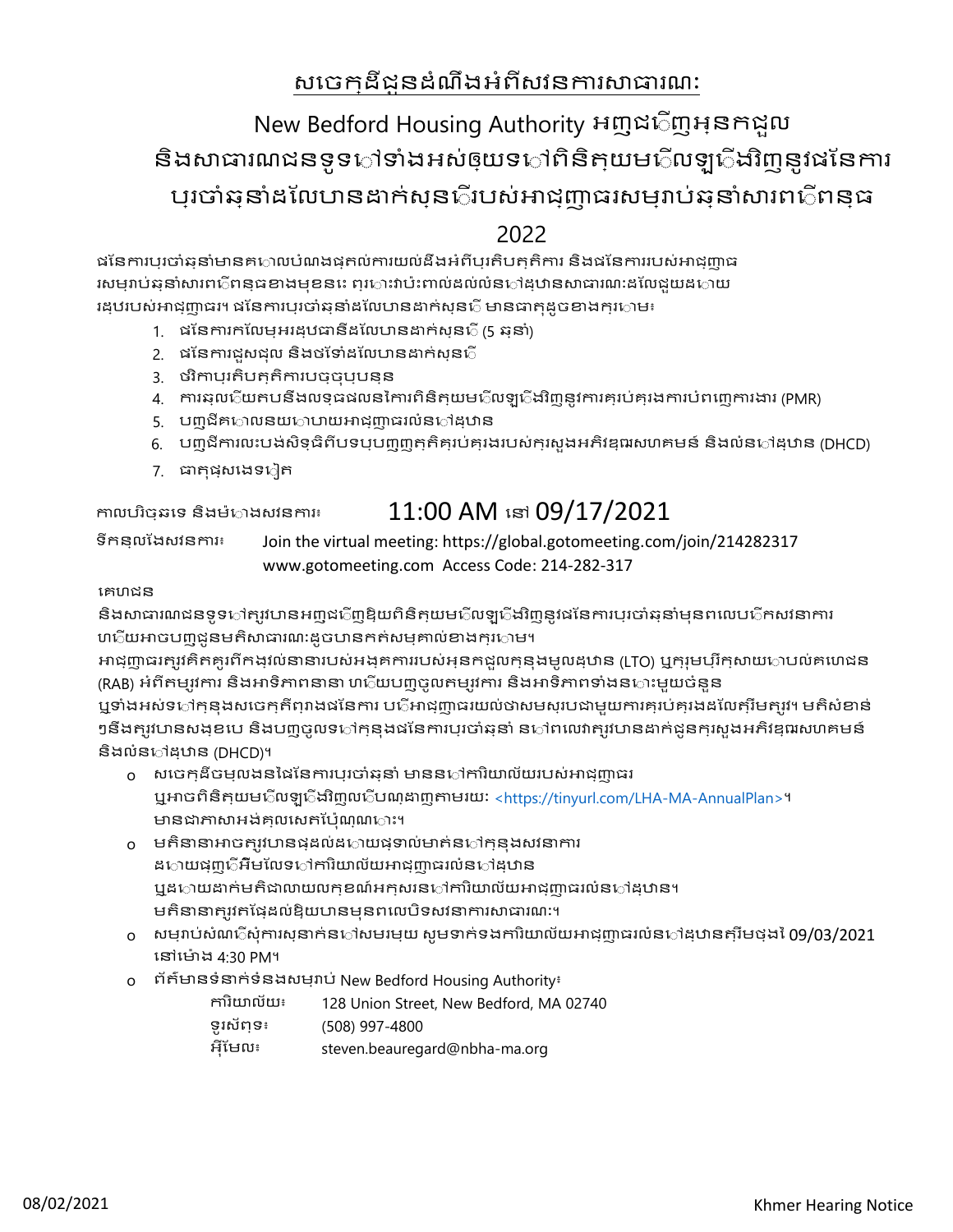The New Bedford Housing Authority will meet virtually on Friday, September 17, 2021, at 11:00 am. Due to social distancing guidelines related to the COVID-19 state of emergency, this meeting will be held remotely, not at the NBHA's offices. The public is invited to view and/or listen to the meeting via phone, computer, laptop or tablet. To do so, download the "GotoMeeting" app in any app store or at www.gotomeeting.com. Meeting information is as follows:

Annual Plan Public Comment Hearing Fri, Sep 17, 2021 11:00 AM - 12:00 PM (EDT)

Please join my meeting from your computer, tablet or smartphone. https://global.gotomeeting.com/join/214282317

You can also dial in using your phone. United States (Toll Free): 1 877 309 2073 United States: +1 (571) 317-3129

Access Code: 214-282-317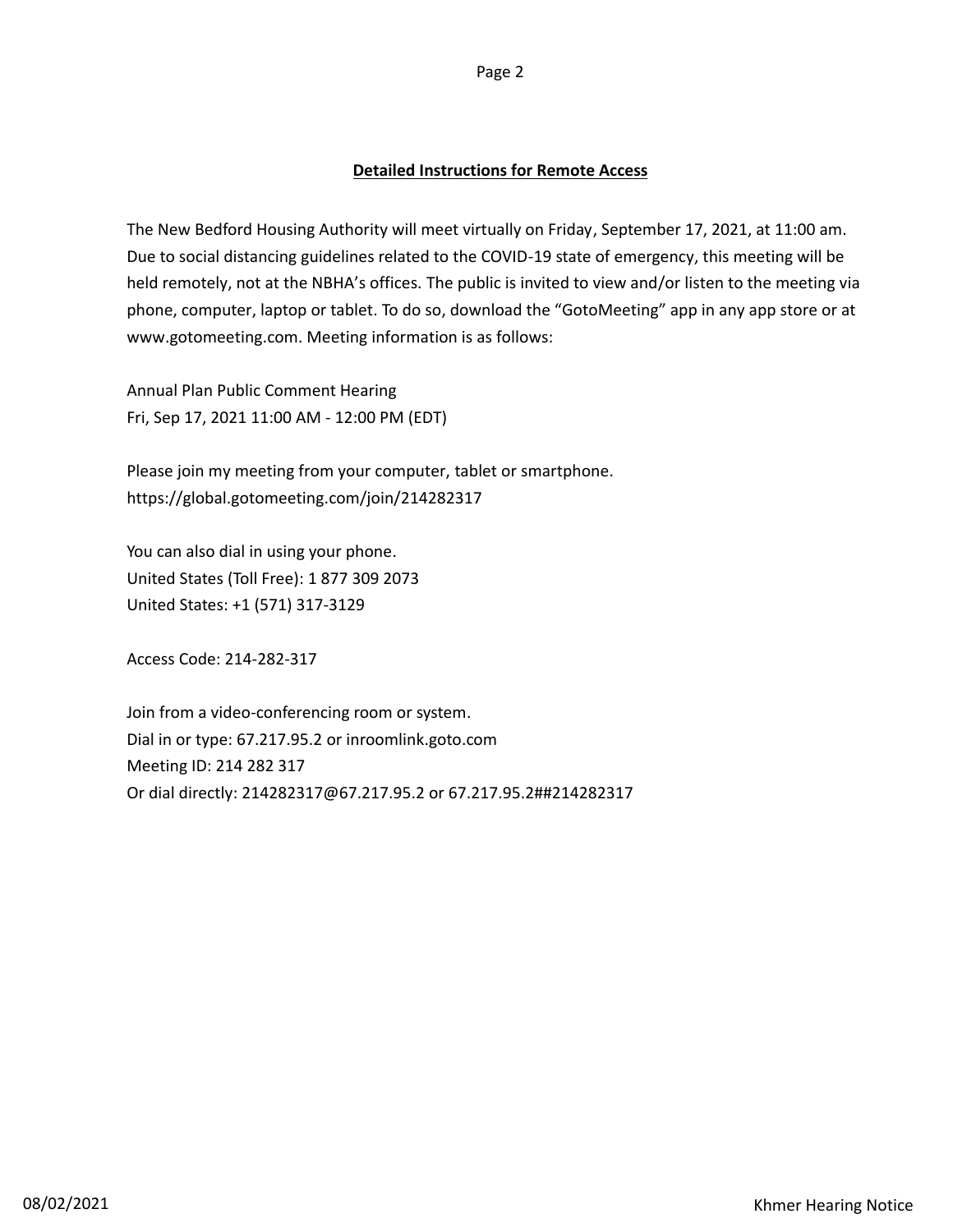## Thông báo Điều trần Công khai

# New Bedford Housing Authority xin mời tất cả những người thuê nhà và cộng đồng đến tham dự buổi đánh giá Kế hoạch Hàng năm Đề xuất cho Năm Tài chính của Cơ quan Quản lý 2022

Kế hoạch Hàng năm này nhằm đem lại cái nhìn sâu sắc đối với các hoạt động của Cơ quan Quản lý và các kế hoạch cho năm tài chính sắp tới vì chúng ảnh hưởng đến vấn đề gia cư công cộng có sự trợ giúp của tiểu bang của Cơ quan Quản lý. Kế hoạch Hàng năm Đề xuất bao gồm các thành phần sau:

- 1. Kế hoạch Cải tạo Cơ bản Đề xuất (5 năm)
- 2. Kế hoạch Bảo trì và Sửa chữa Đề xuất
- 3. Ngân sách Vận hành Hiện tại
- 4. Trả lời đối với những phát hiện trong bản Đánh giá Quản lý Hoạt động (PMR)
- 5. Danh sách các chính sách của cơ quan quản lý gia cư
- 6. Danh sách các quyết định miễn tuân thủ các quy định chi phối của Sở Gia cư và Phát triển Cộng đồng (DHCD)
- 7. Các thành phần khác

# Ngày và giờ điều trần: 11:00 AM và 09/17/2021

Địa điểm điều trần: Join the virtual meeting: https://global.gotomeeting.com/join/214282317 www.gotomeeting.com Access Code: 214-282-317

Các cư dân và cộng đồng được mời tham gia xem xét Kế hoạch Hàng năm trước phiên điều trần và có thể gửi ý kiến đóng góp của công chúng như được mô tả dưới đây. Cơ quan Quản lý phải cân nhắc các quan ngại của bất kỳ Tổ chức của Người Thuê nhà Địa phương (LTO) hay Hội đồng Cố vấn Cư dân (RAB) nào về các nhu cầu và ưu tiên và kết hợp một số hoặc tất cả các nhu cầu và ưu tiên đó trong bản thảo kế hoạch nếu Cơ quan Quản lý coi là phù hợp với việc quản lý hợp lý. Các ý kiến đóng góp có cơ sở sẽ được tóm tắt và đưa vào nội dung Kế hoạch Hàng năm khi nộp cho Sở Gia cư và Phát triển Cộng đồng (DHCD).

- o Các bản sao của Kế hoạch Hàng năm sẵn có tại văn phòng Cơ quan Quản lý hoặc quý vị có thể xem trực tuyến tại <https://tinyurl.com/LHA-MA-AnnualPlan>. Các bản này chỉ có bằng Tiếng Anh.
- o Các ý kiến đóng góp có thể được nộp bằng lời tại buổi điều trần, gửi email cho văn phòng cơ quan quản lý gia cư, hoặc nộp ý kiến bằng văn bản tại văn phòng cơ quan quản lý gia cư. Các ý kiến đóng góp phải được nhận không muộn hơn giờ kết thúc phiên điều trần.
- o Để đưa ra các yêu cầu về biện pháp điều chỉnh đặc biệt hợp lý, hãy liên hệ với văn với văn phòng cơ quan quản lý gia cư trước 09/03/2021 lúc 4:30 PM.
- o Thông tin liên hệ cho New Bedford Housing Authority:
	- Văn phòng: 128 Union Street, New Bedford, MA 02740 Điện thoại: (508) 997-4800 Email: steven.beauregard@nbha-ma.org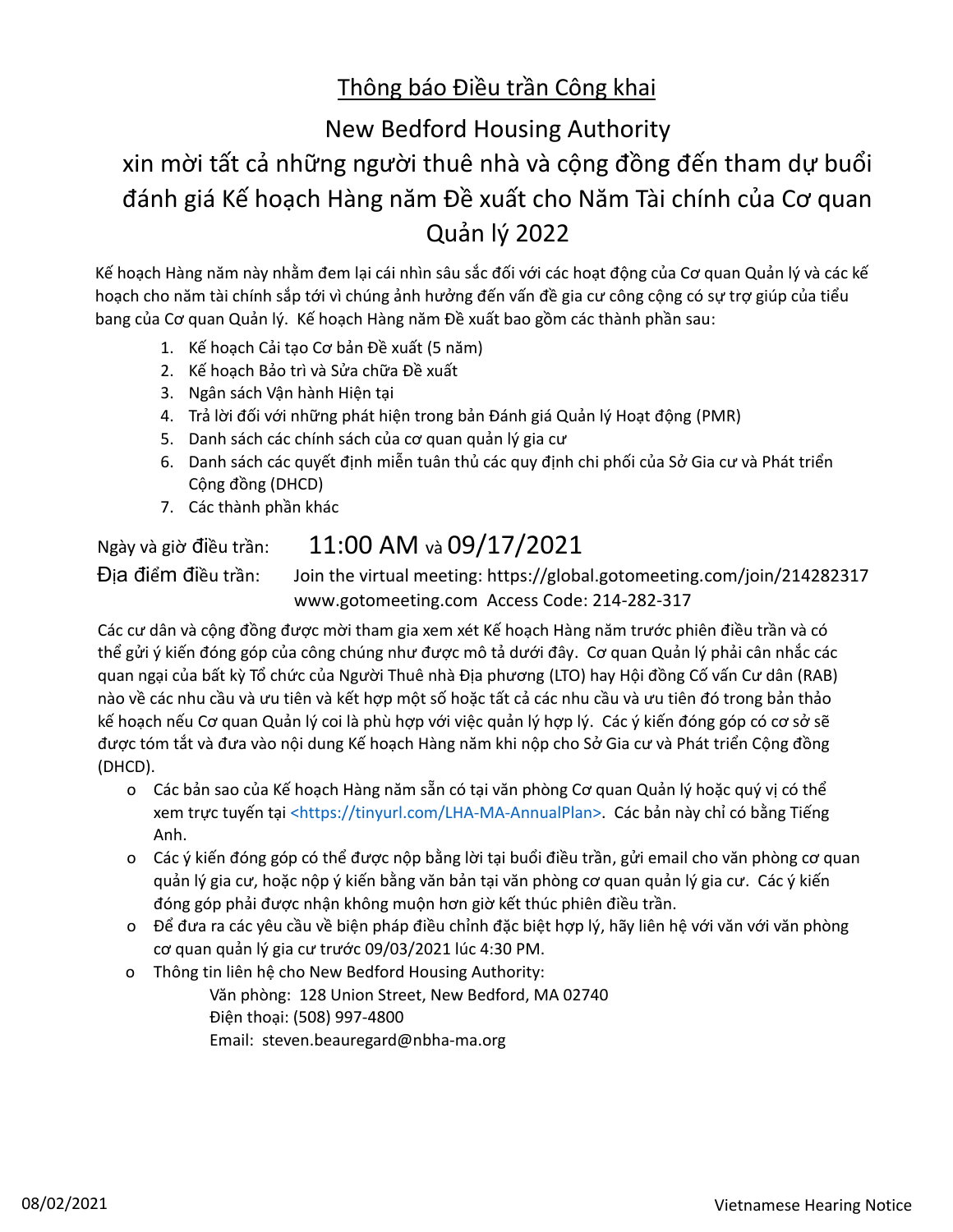The New Bedford Housing Authority will meet virtually on Friday, September 17, 2021, at 11:00 am. Due to social distancing guidelines related to the COVID-19 state of emergency, this meeting will be held remotely, not at the NBHA's offices. The public is invited to view and/or listen to the meeting via phone, computer, laptop or tablet. To do so, download the "GotoMeeting" app in any app store or at www.gotomeeting.com. Meeting information is as follows:

Annual Plan Public Comment Hearing Fri, Sep 17, 2021 11:00 AM - 12:00 PM (EDT)

Please join my meeting from your computer, tablet or smartphone. https://global.gotomeeting.com/join/214282317

You can also dial in using your phone. United States (Toll Free): 1 877 309 2073 United States: +1 (571) 317-3129

Access Code: 214-282-317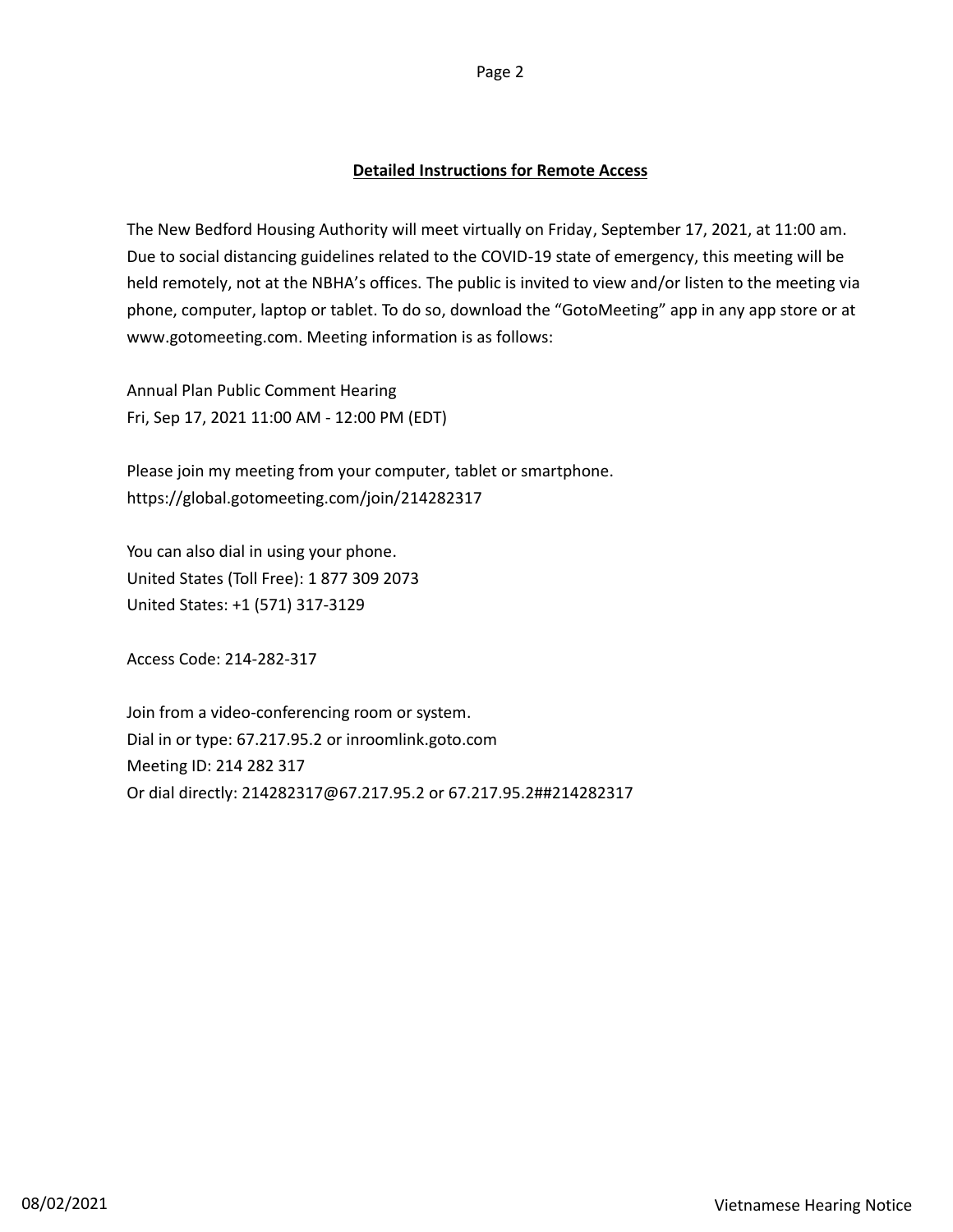# 开公众听证会的通知

# New Bedford Housing Authority 邀请所有租户和公众 对本管理局的 2022 财政年度建议的《年度计划》进行审查

该《年度计划》旨在深入了解本管理局的运作和下一财政年度的计划,因为它们会影响到 理局的由马萨诸塞州资助和管理的公共住房。建议的年度计划包括以下内容:

- 1. 建议的资本改善计划(5年)
- 2. 建议的维修计划
- 3. 当前的运营预算
- 4. 对绩效管理审查(PMR)调查结果的回应
- 5. 住房管理局政策一览表
- 6. 从住房和社区发展部(DHCD)的法规可豁免的条例清单
- 7. 其他基本点

# 听证会时间和日期: 11:00 AM 在 09/17/2021

听证会地点: Join the virtual meeting: https://global.gotomeeting.com/join/214282317 www.gotomeeting.com Access Code: 214-282-317

请租户和公众在听证会之前审阅《年度计划》,并可以按照以下说明提交公众意 见。本管理局将考虑任何地方租户组织(LTO)或居民咨询委员会(RAB)对需求和 需优先考虑的事项的关注,并在管理局认为是与明智、稳妥的管理相一致的情况 下,将部分或全部此类需求和需优先考虑的事项纳入计划草案。公众的实质性意见 会被汇总并纳入《年度计划》,然后被提交给住房和社区发展部(DHCD)。

- 可以在管理局的办公室获得《年度计划》的副本,或者可以上网进入 <https://tinyurl.com/LHA-MA-AnnualPlan> 在线查看。那些副本或网上内 容是用英语的。
- 各位要提出评论,可以在听证会上通过口头方式、或通过向住房管理局的办公 室发送电子邮件、或在住房管理局的办公室当面提交书面评论。所有评论必须 在公众听证会结束之前收到。
- 对于合理的需通融的要求,请在 09/03/2021 之前通过 4:30 PM 与住房管理 局的办公室联系。
- New Bedford Housing Authority 的联系方式:

办公室: 128 Union Street, New Bedford, MA 02740 电话: (508) 997-4800 电子邮件: steven.beauregard@nbha-ma.org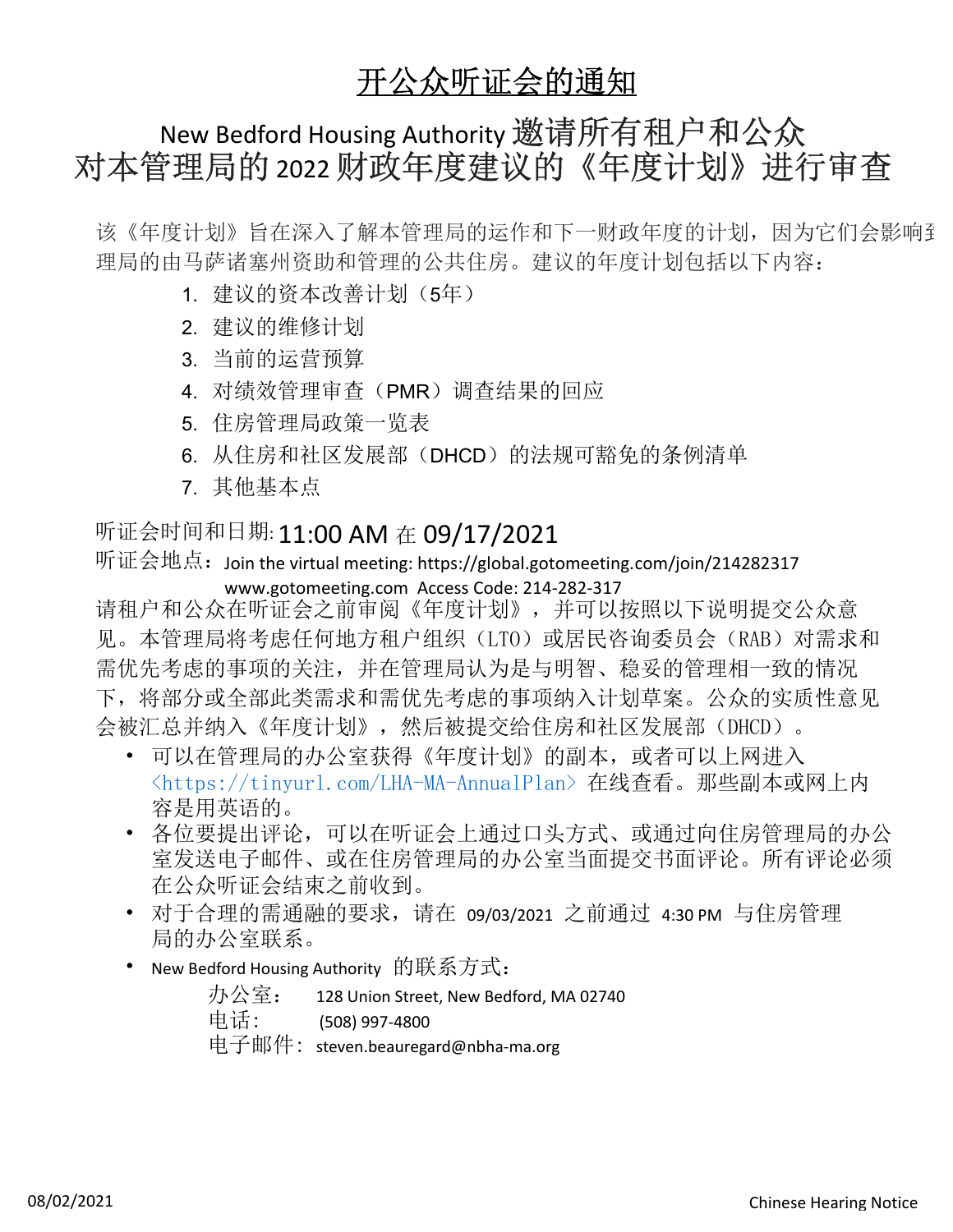The New Bedford Housing Authority will meet virtually on Friday, September 17, 2021, at 11:00 am. Due to social distancing guidelines related to the COVID-19 state of emergency, this meeting will be held remotely, not at the NBHA's offices. The public is invited to view and/or listen to the meeting via phone, computer, laptop or tablet. To do so, download the "GotoMeeting" app in any app store or at www.gotomeeting.com. Meeting information is as follows:

Annual Plan Public Comment Hearing Fri, Sep 17, 2021 11:00 AM - 12:00 PM (EDT)

Please join my meeting from your computer, tablet or smartphone. https://global.gotomeeting.com/join/214282317

You can also dial in using your phone. United States (Toll Free): 1 877 309 2073 United States: +1 (571) 317-3129

Access Code: 214-282-317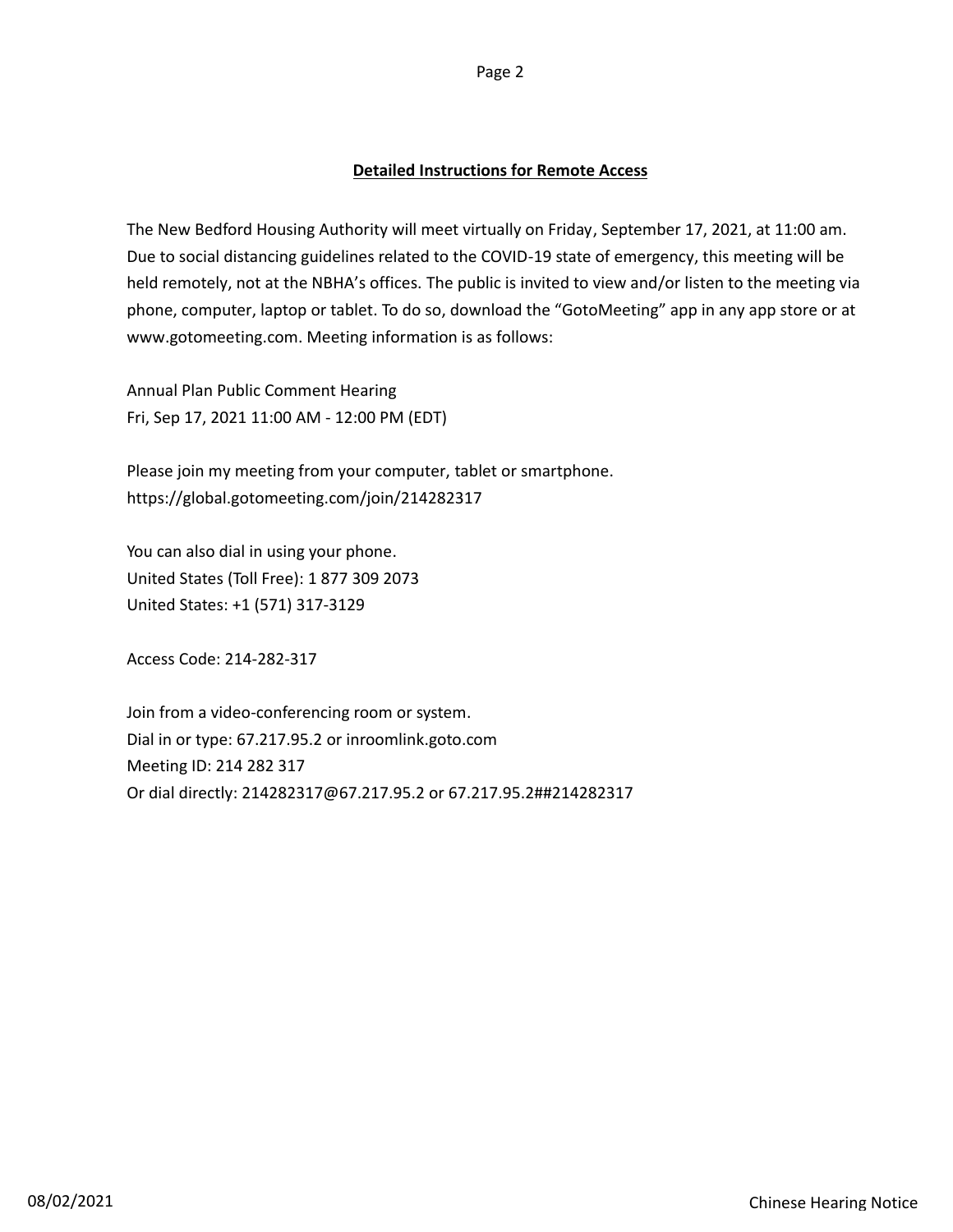## Aviso de Audiência Pública

# O New Bedford Housing Authority

## convida todos os locatários e o público em geral para uma revisão do plano anual proposto pela Autoridade para o ano fiscal 2022

O Plano Anual é destinado a fornecer insights sobre as operações e planos da Autoridade para o próximo ano fiscal, uma vez que afetam as habitações públicas da Autoridade estadual. O plano anual proposto é composto pelos seguintes elementos:

- 1. Plano de melhoria de capital proposto (5 anos)
- 2. Plano de manutenção e reparação proposto
- 3. Orçamento operacional atual
- 4. Respostas aos achados da Revisão de Gerenciamento de Desempenho (PMR)
- 5. Lista de políticas da autoridade habitacional
- 6. Lista de isenções de regulamentos aplicáveis do Departamento de Habitação e Desenvolvimento Comunitário (DHCD)
- 7. Outros elementos

## Data e hora da audiência: 11:00 AM em 09/17/2021

Local da audiência: Join the virtual meeting: https://global.gotomeeting.com/join/214282317 www.gotomeeting.com Access Code: 214-282-317

Os residentes e o público em geral são convidados a revisar o Plano Anual antes da audiência e podem enviar comentários públicos, conforme indicado abaixo. A Autoridade deve considerar as preocupações de qualquer Organização de Locatários Locais (LTO) ou Conselho Consultivo de Residentes (RAB) em relação às necessidades e prioridades e incorporar algumas ou todas essas necessidades e prioridades ao projeto do plano se a Autoridade considerar que é consistente com a boa gestão. Os comentários substanciais serão resumidos e incluídos no Plano Anual quando este for submetido ao Departamento de Habitação e Desenvolvimento Comunitário (DHCD).

- · Cópias do Plano Anual estão disponíveis no escritório da Autoridade ou podem ser analisadas on-line em <https://tinyurl.com/LHA-MA-AnnualPlan>. Estas estão apenas no idioma inglês.
- · Os comentários podem ser apresentados oralmente na audiência, por e-mail para o escritório da autoridade habitacional ou por escrito para o escritório da autoridade habitacional. Os comentários devem ser recebidos, no máximo, até o encerramento da audiência pública.
- · Para solicitações razoáveis de acomodação, entre em contato com o escritório da autoridade habitacional em 09/03/2021 às 4:30 PM.
- · Informações de contato para New Bedford Housing Authority: Escritório: 128 Union Street, New Bedford, MA 02740 Telefone: (508) 997-4800 E-mail: steven.beauregard@nbha-ma.org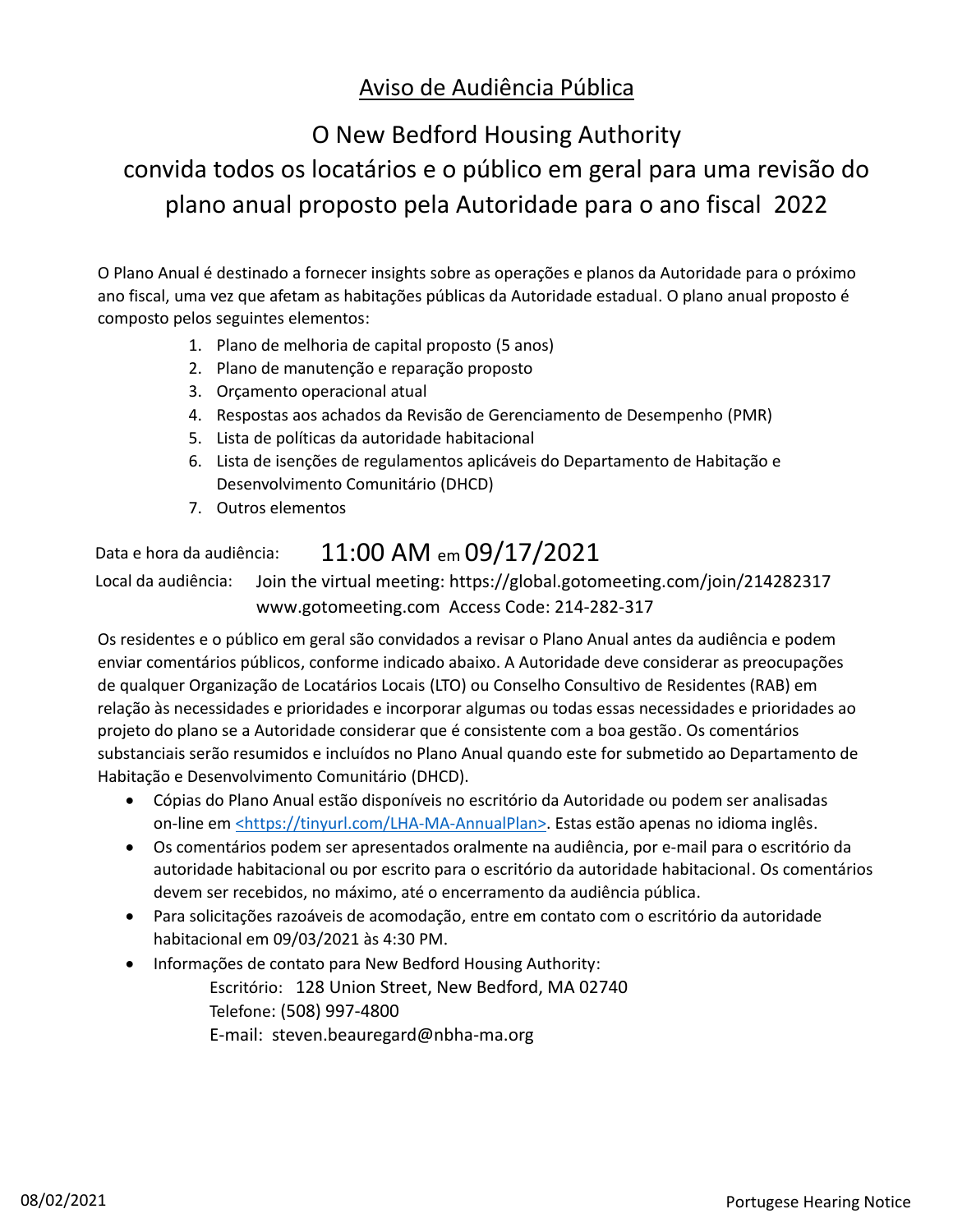The New Bedford Housing Authority will meet virtually on Friday, September 17, 2021, at 11:00 am. Due to social distancing guidelines related to the COVID-19 state of emergency, this meeting will be held remotely, not at the NBHA's offices. The public is invited to view and/or listen to the meeting via phone, computer, laptop or tablet. To do so, download the "GotoMeeting" app in any app store or at www.gotomeeting.com. Meeting information is as follows:

Annual Plan Public Comment Hearing Fri, Sep 17, 2021 11:00 AM - 12:00 PM (EDT)

Please join my meeting from your computer, tablet or smartphone. https://global.gotomeeting.com/join/214282317

You can also dial in using your phone. United States (Toll Free): 1 877 309 2073 United States: +1 (571) 317-3129

Access Code: 214-282-317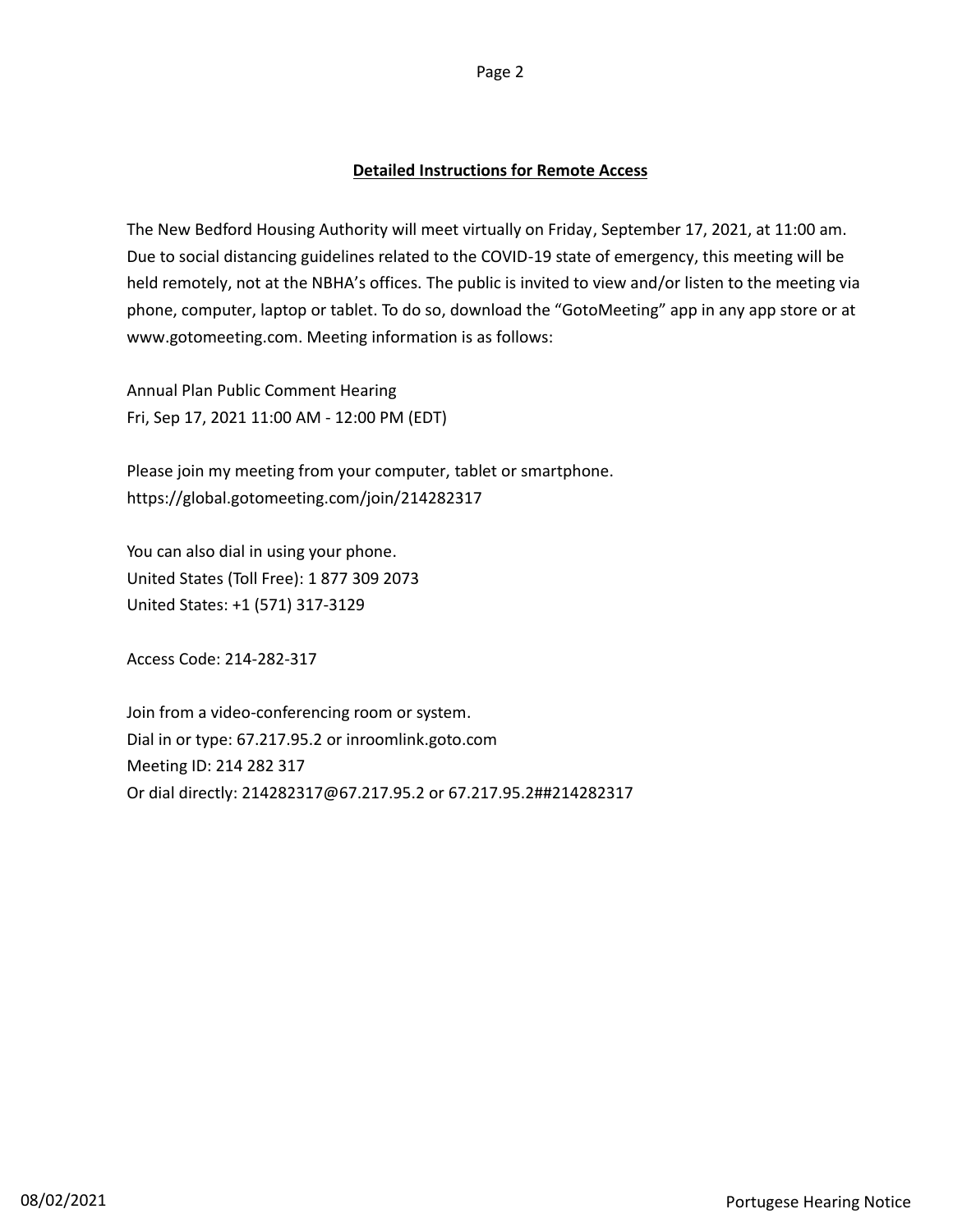### Уведомление о публичном слушании

# New Bedford Housing Authority приглашает всех жильцов и представит общественности принять участие в рассмотрении предлагаемого Жили управлением Годового плана на фискальный год 2022

Целью Годового плана является представление сведений о деятельности и планах Жилищного управления на предстоящий фискальный год в том, что касается предоставления социального жилья Жилищным управлением при поддержке штата Массачусетс. Предлагаемый Годовой план включает следующие разделы:

- 1. Предлагаемый план капитального ремонта (5-летний);
- 2. Предлагаемый план технического обслуживания и ремонта;
- 3. Текущий операционный бюдж;
- 4. Ответы по результатам оценки организации хозяйственной деятельности (PMR);
- 5. Список политик Жилищного управления;
- 6. Список отказов от постановлений Департамента жилищного хозяйства и общественного развития (DHCD);
- 7. Другие разделы.

## Время слушания: 11:00 AM Дата слушания  $09/17/2021$

Место проведения слушания: Join the virtual meeting: https://global.gotomeeting.com/join/214282317 www.gotomeeting.com Access Code: 214-282-317

Жильцы и представители общественности приглашаются принять участие в рассмотрении Годового плана перед началом слушания и могут делать открытые замечания, как указано ниже. Жилищное управление рассмотрит замечания Местной жилищной организации (LTO) или Жилищного консультационного совета (RAB), касающиеся потребностей и приоритетов жильцов, и включит все такие приоритеты и потребности или их часть в проект плана, если Жилищное управление посчитает, что они соответствуют принципам рационального управления. Содержательные замечания будут резюмированы и включены в Годовой план при его подаче в Департамент жилищного хозяйства и общественного развития (DHCD).

- o Копии Годового плана можно получить в офисе Жилищного управления или на сайте: <https://tinyurl.com/LHA-MA-AnnualPlan>. Документы доступны только на английском языке.
- o Замечания можно сделать устно в ходе слушания, а также отправить их по электронной почте в офис Жилищного управления или оставив их в письменном виде в офисе Жилищного управления. Замечания должны быть получены до закрытия публичного слушания.
- o Разумные запросы о размещении можно направить в офис Жилищного управления до 09/03/2021 4:30 PM.
- o Контактная информация New Bedford Housing Authority:

Офис: 128 Union Street, New Bedford, MA 02740 Телефон: (508) 997-4800 Адрес эл. почты: steven.beauregard@nbha-ma.org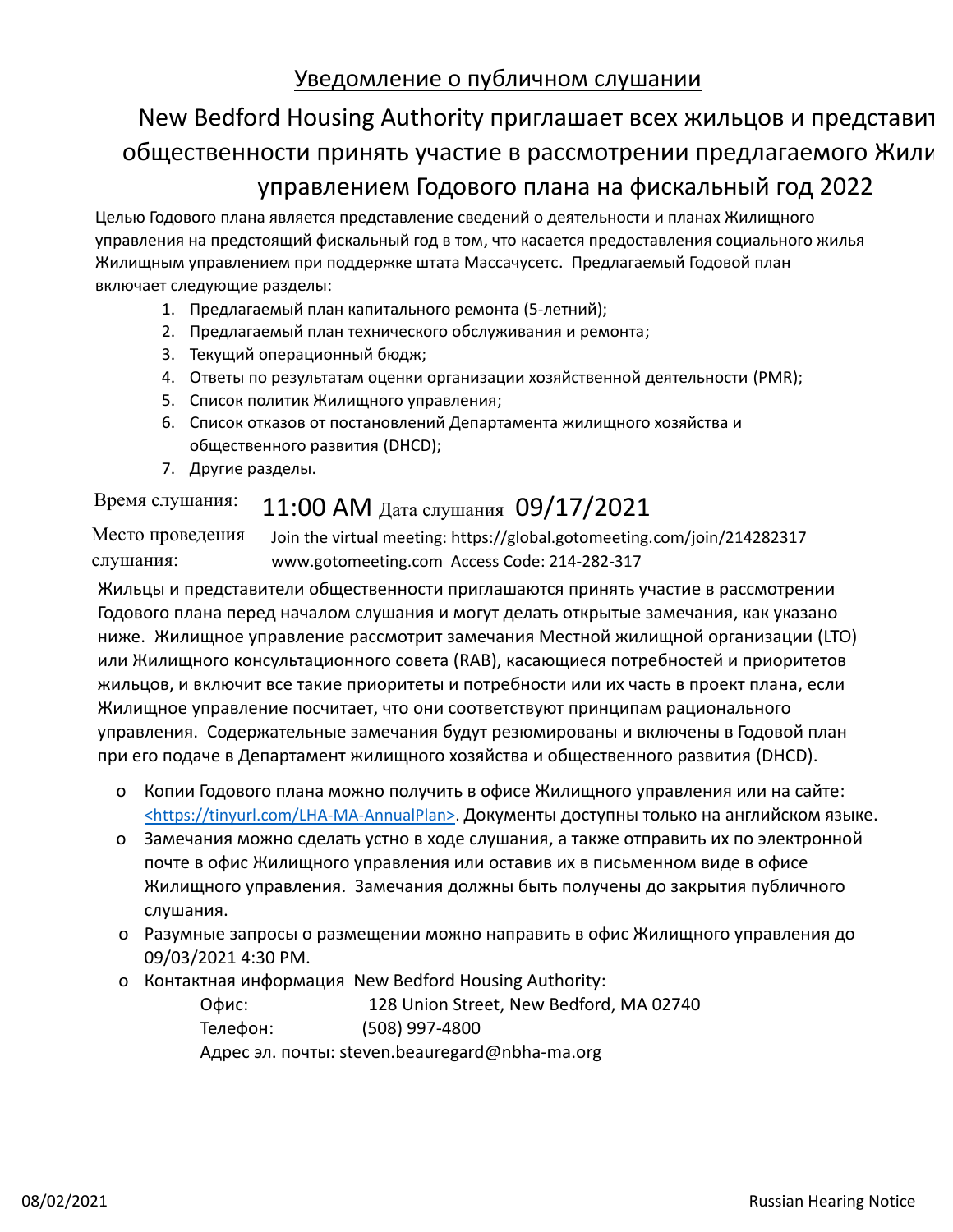The New Bedford Housing Authority will meet virtually on Friday, September 17, 2021, at 11:00 am. Due to social distancing guidelines related to the COVID-19 state of emergency, this meeting will be held remotely, not at the NBHA's offices. The public is invited to view and/or listen to the meeting via phone, computer, laptop or tablet. To do so, download the "GotoMeeting" app in any app store or at www.gotomeeting.com. Meeting information is as follows:

Annual Plan Public Comment Hearing Fri, Sep 17, 2021 11:00 AM - 12:00 PM (EDT)

Please join my meeting from your computer, tablet or smartphone. https://global.gotomeeting.com/join/214282317

You can also dial in using your phone. United States (Toll Free): 1 877 309 2073 United States: +1 (571) 317-3129

Access Code: 214-282-317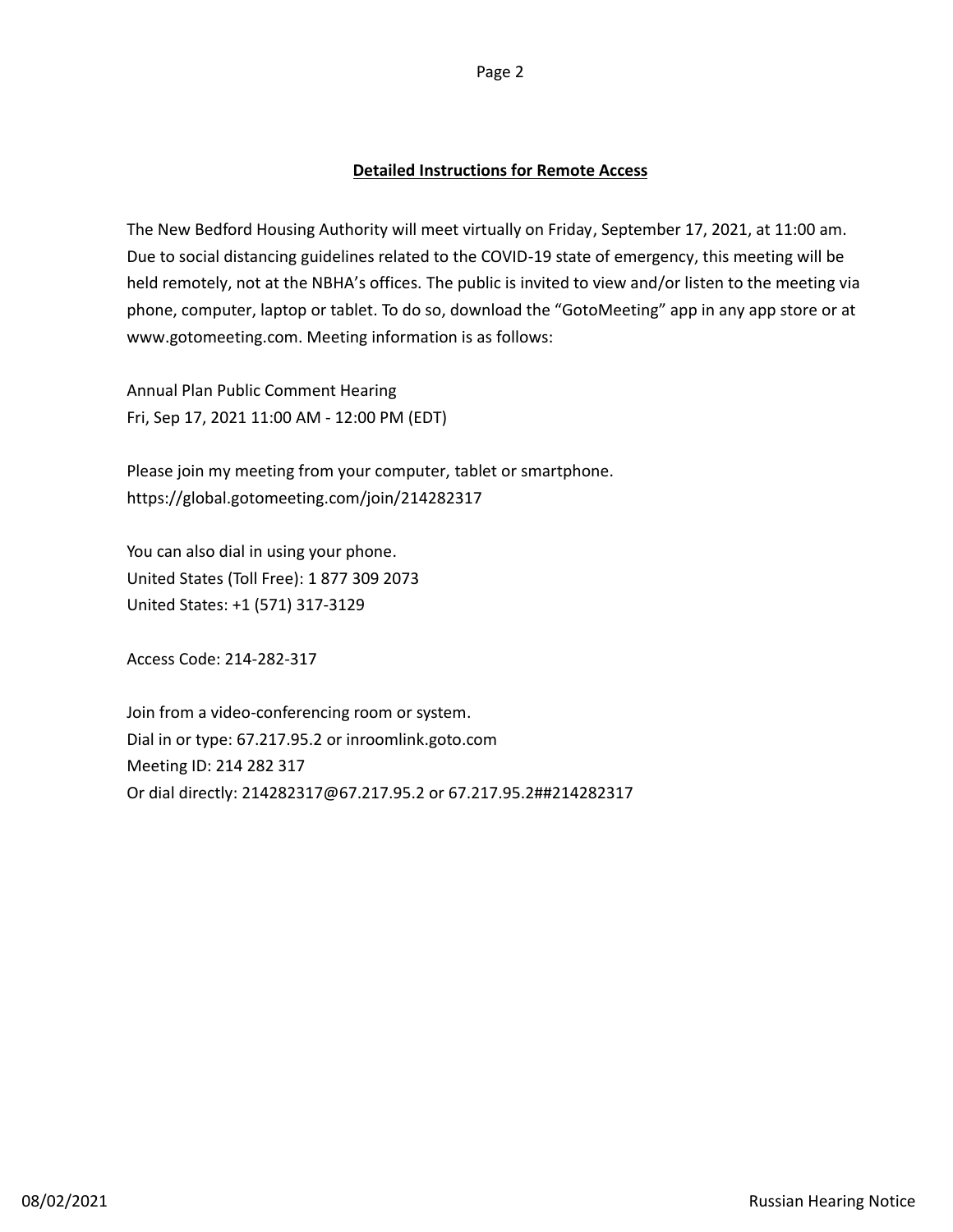## Avi Odisyon Piblik

# The New Bedford Housing Authority ap envite tout lokatè ak piblik la an jeneral nan yon revizyon Plan Anyèl pou Ane Fiskal la ke Administrasyon an Pwopoze 2022

Plan Anyèl la fèt nan entansyon pou bay apèsi sou operasyon Otorite a ak plan pou ane fiskal k ap vini a nan fason k ap afekte lojman piblik Administrasyon ke eta a finanse. Plan Anyèl yo pwopoze a te gen eleman sa yo ladann:

- 1. Plan Amelyorasyon Kapital yo Pwopoze (5-an)
- 2. Plan Antretyen ak Reparasyon yo Pwopoze
- 3. Bidjè Operasyon Aktyèl
- 4. Rezilta Revizyon Repons Jesyon Pèfòmans lan (Performance Management Review, PMR)
- 5. Lis règleman administrasyon lojman yo
- 6. Lis egzonerasyon règlemantasyon k ap fè otorite nan Depatman Lojman ak Devlopman Kominotè a (Department of Housing and Community Development, DHCD)
- 7. Lòt eleman yo

## Dat ak lè odisyon: 11:00 AM nan dat 09/17/2021

Adrès odisyon an: Join the virtual meeting: https://global.gotomeeting.com/join/214282317 www.gotomeeting.com Access Code: 214-282-317

N ap envite rezidan yo ak piblik la an jeneral pou vin fè revizyon Plan Anyèl la avan odisyon an epi yo gendwa soumèt kòmantè piblik jan sa note annapre a. Administrasyon an pral konsidere enkyetid nenpòt Òganizasyon Lokatè Lokal (LTO) oswa Komite Konsiltatif Rezidan (Resident Advisory Board, RAB) anrapò ak bezwen preyorite epi enkòpore kèlke nan yo oswa tout nan bezwen sa yo ak priyorite yo nan dokiman plan an si Administrasyon an jije ke sa nesesè pou on bon jesyon. Y ap fè rezime kòmantè enpòtan yo epi mete yo nan Plan Anyèl la lè yo te soumèt li bay Depatman Lojman ak Devlopman Kominotè (Department of Housing and Community Development, DHCD).

- · Kopi Plan Anyèl yo disponib nan biwo Administrasyon an oswa w ka revize anliy nan <https://tinyurl.com/LHA-MA-AnnualPlan>. Sa yo se nan lang Anglè sèlman.
- · Yo gendwa soumèt kòmantè yo vèbalman nan odisyon an, pa imèl bay biwo administrasyon lojman an, oswa nan soumisyon kòmantè ekri w yo nan biwo administrasyon lojman an. Yo ta dwe voye kòmantè yo nan yon moman ki pa pi ta pase odisyon piblik la.
- · Pou demand akomodasyon rezonab kontakte biwo administrasyon lojman an kote w ap 09/03/2021 a 4:30 PM.
- · Enfòmasyon kontak pou New Bedford Housing Authority:

Biwo: 128 Union Street, New Bedford, MA 02740 Telefòn: (508) 997-4800 Imèl: steven.beauregard@nbha-ma.org